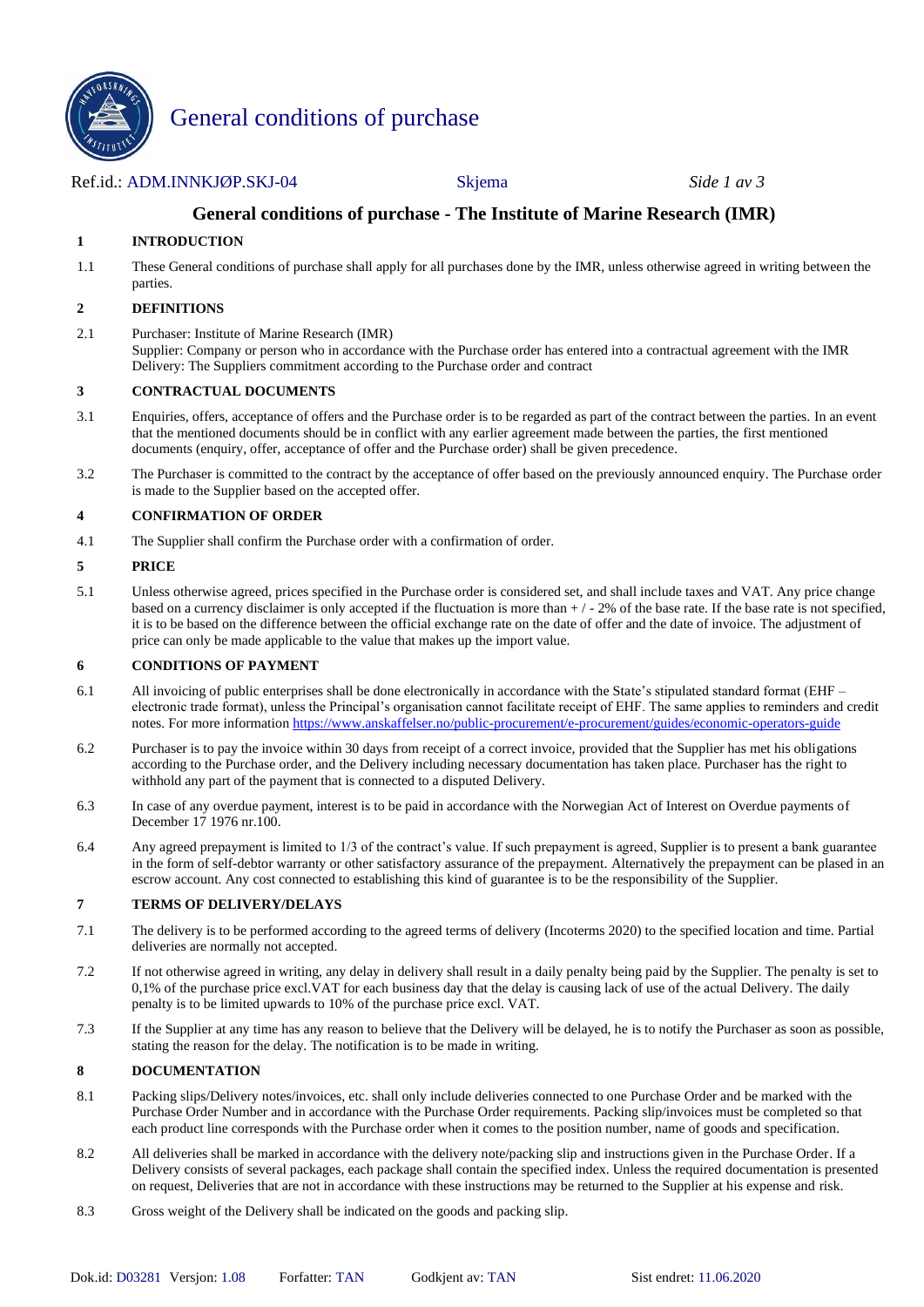

General conditions of purchase

#### Ref.id.: ADM.INNKJØP.SKJ-04 Skjema *Side 2 av 3*

- 8.4 Invoices which do not comply with the Conditions of Purchase will be returned to the Supplier. Address of Delivery, address of invoice and number of Purchase order shall be clearly stated in the invoice.
- 8.5 If the Purchase order specifies specific certificates/documentation, these shall be delivered at the same time as the Delivery. These certificates/documentations are to be regarded as part of the Delivery.
- 8.6 If the Delivery is to be imported from outside Norway, the Supplier shall provide all custom invoices and certificates of origin that is required for import to Norway according to Incoterms 2020. A copy of custom invoices and certificates of origin are to follow the Delivery. Any cost that the Purchaser gets as a result of lacking or faulty documents as mentioned, is to be carried by the Supplier.

#### **9 CHANGES TO THE PURCHASE ORDER**

- 9.1 The Purchaser may at any time require changes to the Purchase order. Such requirements are to be done in writing. The Supplier is to confirm any such change in writing, stating the cost of the changed order and the change to the total cost of the Delivery.
- 9.2 Any disagreement connected to the cost of such changes, does not give the Supplier the right to withhold the original Delivery if this is possible to deliver without the required change.

#### **10 DEFECTS/INSOLVENCY**

- 10.1 The Supplier is responsible to ensure that the Delivery is of a standard that meets professional standards and the specifications described in the contractual documents, and that it complies with Norwegian and International law. The delivered goods shall be new and unused. The Supplier shall rectify any defect caused by defects in construction, material or production within a period of 2 years from the time of the Purchasers acceptance of the Delivery. Such a rectification is to be done without any cost to the Purchaser. If the Purchaser has been unable to use the Delivery as a consequence of the defect, the warranty period shall be extended beyond 2 years for the amount of time the delivery has been unusable. The Purchaser has the right to compensation for any documented loss he has suffered, limited to the cost of the Delivery.
- 10.2 Any parts that are replaced or repaired in effect of the warranty mentioned above, shall carry a new warranty of 2 years from the time of replacement or repair. This also applies to any repair of the original product.
- 10.3 A warranty is to be understood as an obligation for the Supplier to ensure that the Delivery fulfills the requirements of the contract or is renewed.
- 10.4 If the Supplier does not fulfill his obligations according to the Order of Purchase or is insolvent, the Purchaser shall have the right to choose between one or more of the following options:
	- i) Annul the Purchase order.
	- ii) Withhold a necessary part of the payment to ensure that the Delivery can be done according to contract.
	- iii) Claim compensation for any loss that the Purchaser suffers, limited to the value of the Delivery.
	- iv) Demand a new Delivery.
	- v) Repair the defect at the Suppliers expense, either in person or through other providers. Supplier shall be noticed in writing in advance of such repair.
	- vi) Claim a reduction in price.

# **11 FORCE MAJEURE**

- 11.1 Any party that is prevented from carrying out his obligations as a result of force majeure is to be free from his obligations.
- 11.2 The part affected by force majeure shall promptly notify the other party of the force majeure situation. If this is not done one is not entitled to be released from his obligations.
- 11.3 In a situation where a force majeure situation arises, each party shall carry own costs as a result of the situation.

#### **12 ACCESS TO DOCUMENTS**

12.1 On request, the Supplier shall give the Purchaser necessary and relevant information, including status reports, information about subcontractors etc.

#### **13 OWNERSHIP**

- 13.1 The Delivery, as a whole or in parts, together with necessary technical documentation for the purpose of fulfilling the Delivery, is to be the property of the Purchaser as it is paid. For the situation where the Purchaser pays the Delivery before it is made available to him, the Supplier is to mark the Delivery in a clear manner, and if possible keep the Delivery separate from other goods.
- 13.2 Any drawing, specification and other technical documentation which is sent from Purchaser to the Supplier is to be the property of the Purchaser, and is not to be copied in any way or left in care of any third party without the written consent of the Purchaser.

#### **14 INTELLECTUAL PROPERTY RIGHTS**

14.1 The Purchaser is not to be held liable for any claim from third parties connected to any infringement of intellectual property rights.

#### **15 DUTY OF SECRECY**

15.1 Both parties have a duty of secrecy according to the Norwegian public administration act, dated 10 February 1967.